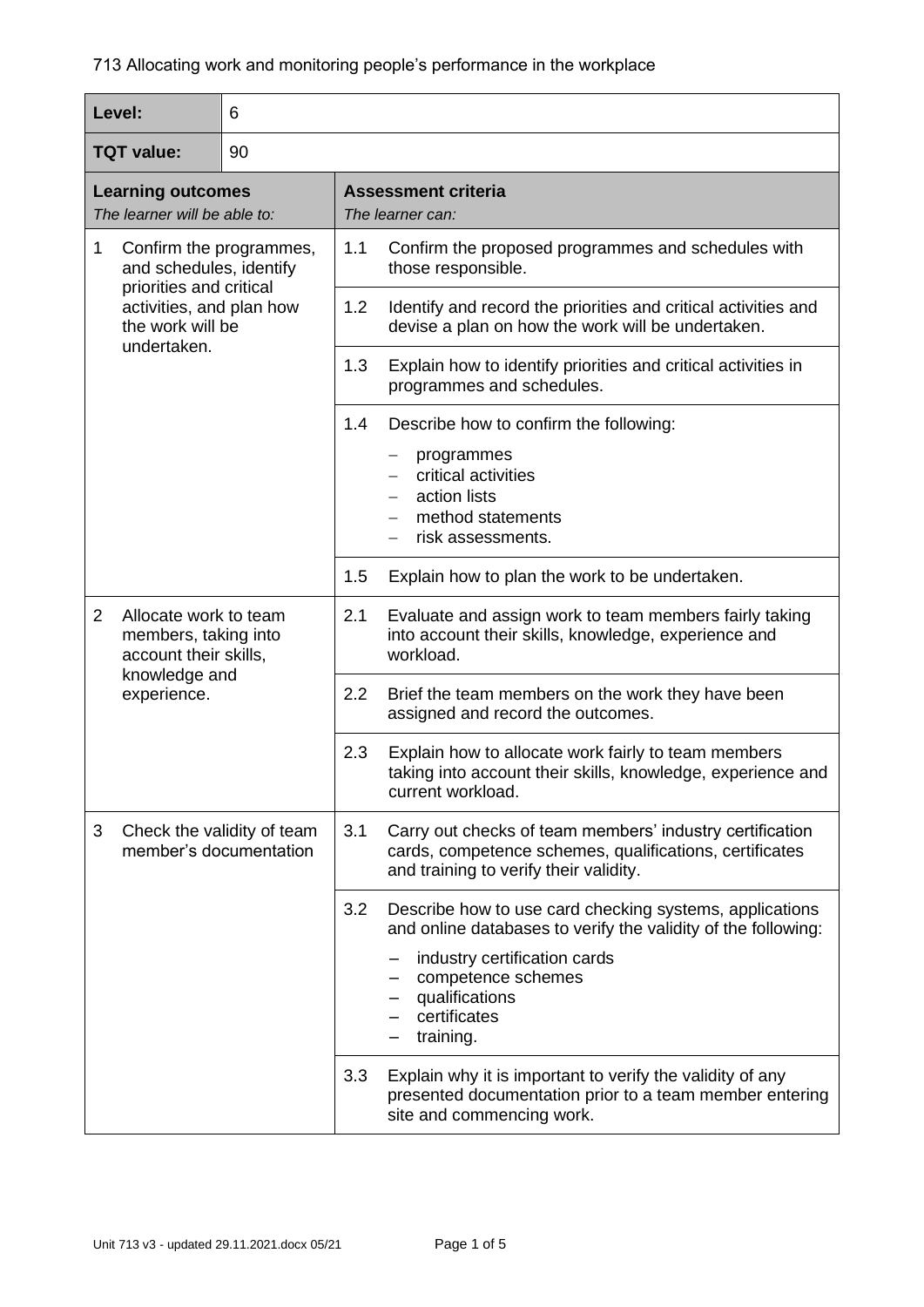| <b>Learning outcomes</b><br>The learner will be able to:  | <b>Assessment criteria</b><br>The learner can:                                                                                                                                                                                                                                  |  |
|-----------------------------------------------------------|---------------------------------------------------------------------------------------------------------------------------------------------------------------------------------------------------------------------------------------------------------------------------------|--|
| Brief team members on<br>4<br>the quality standards and   | 4.1<br>Brief team members on the quality standards and<br>outcomes expected from them.                                                                                                                                                                                          |  |
| outcomes expected                                         | 4.2<br>Explain how to brief team members about the following<br>quality standards or outcomes expected:                                                                                                                                                                         |  |
|                                                           | statutory requirements<br>project specifications<br><b>British Standards</b><br><b>International Standards</b><br>Codes of practice<br>organisational standards<br>manufacturer's technical information and product data<br>sheets<br>benchmarks or key performance indicators. |  |
| 5<br>Monitor both the progress<br>and quality of the work | 5.1<br>Monitor and record both the progress and the quality of<br>work being undertaken.                                                                                                                                                                                        |  |
|                                                           | 5.2<br>Explain how to check the progress of work against the<br>following:                                                                                                                                                                                                      |  |
|                                                           | programmes and schedules<br>critical activities                                                                                                                                                                                                                                 |  |
|                                                           | action lists<br>method statements<br>risk assessments.                                                                                                                                                                                                                          |  |
|                                                           | 5.3<br>Explain how to check work against the following required<br>quality standards and expected outcomes:                                                                                                                                                                     |  |
|                                                           | statutory requirements<br>project specifications<br><b>British Standards</b><br><b>International Standards</b><br>Codes of practice<br>organisational standards<br>manufacturer's technical information and product data<br>sheets<br>benchmarks or key performance indicators. |  |
|                                                           | 5.4<br>Explain why it is important to check the progress of work<br>and standards of quality.                                                                                                                                                                                   |  |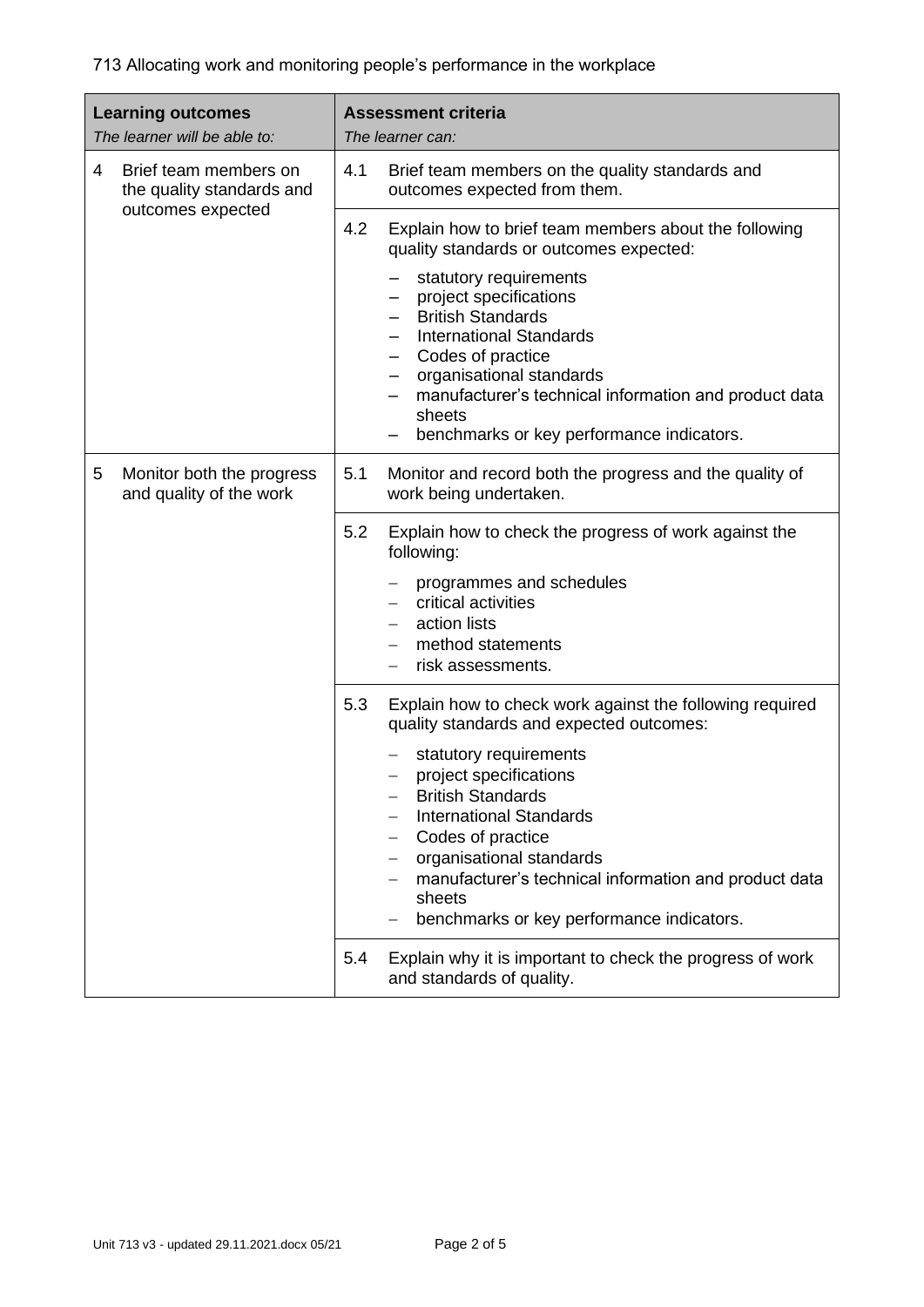| <b>Learning outcomes</b><br>The learner will be able to: |                                                                                                              | <b>Assessment criteria</b><br>The learner can: |                                                                                                                                                                                 |
|----------------------------------------------------------|--------------------------------------------------------------------------------------------------------------|------------------------------------------------|---------------------------------------------------------------------------------------------------------------------------------------------------------------------------------|
| 6                                                        | Provide prompt and<br>constructive feedback.                                                                 | 6.1                                            | Provide prompt and constructive feedback to those<br>undertaking the work.                                                                                                      |
|                                                          |                                                                                                              | 6.2                                            | Explain how to provide constructive feedback to team<br>members on the progress of work and standards of quality<br>by using the following:                                     |
|                                                          |                                                                                                              |                                                | - formal appraisal<br>- interim appraisal<br>- verbal report<br>- written report<br>$-$ references                                                                              |
| 7                                                        | Motivate team members to<br>complete the work they<br>have been allocated and<br>provide additional support. | 7.1                                            | Motivate team members to complete the work they have<br>been allocated.                                                                                                         |
|                                                          |                                                                                                              | 7.2                                            | Review and provide additional support where needed to<br>team members                                                                                                           |
|                                                          |                                                                                                              | 7.3                                            | Explain how to motivate team members using the<br>following:                                                                                                                    |
|                                                          |                                                                                                              |                                                | inspire<br>stimulate                                                                                                                                                            |
|                                                          |                                                                                                              |                                                | prompt<br>encourage                                                                                                                                                             |
|                                                          |                                                                                                              |                                                | incentivise.                                                                                                                                                                    |
|                                                          |                                                                                                              | 7.4                                            | Explain how to provide additional support for the following:                                                                                                                    |
|                                                          |                                                                                                              |                                                | people<br>- plant, equipment or machinery<br>- materials and components<br>- sub-contractors<br>- information<br>- work area and facilities<br>waste management<br>- utilities. |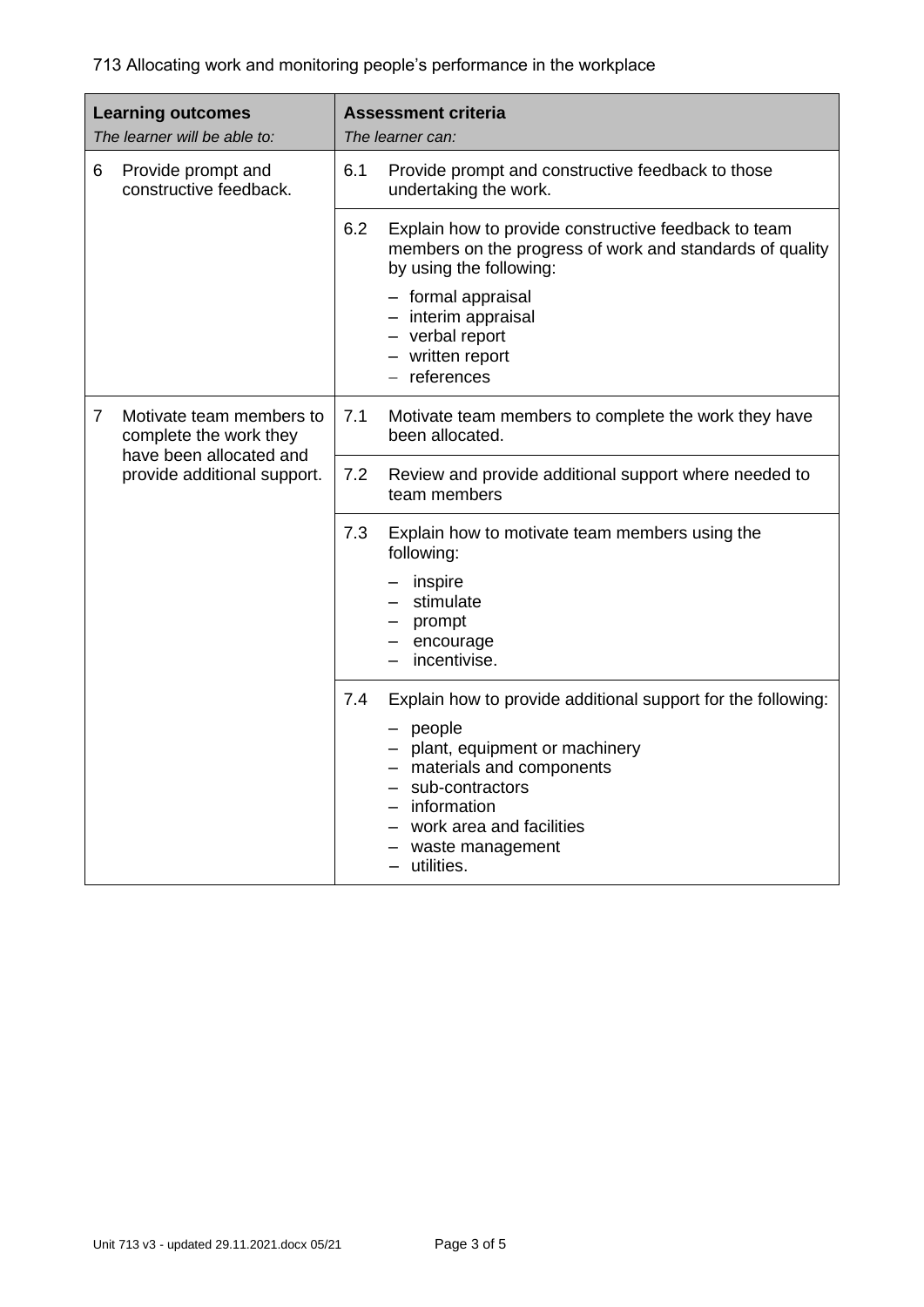| <b>Learning outcomes</b><br>The learner will be able to: |                                                                                                                                           | <b>Assessment criteria</b><br>The learner can: |                                                                                                                                                                                                   |
|----------------------------------------------------------|-------------------------------------------------------------------------------------------------------------------------------------------|------------------------------------------------|---------------------------------------------------------------------------------------------------------------------------------------------------------------------------------------------------|
| 8                                                        | Identify unacceptable or<br>poor performance, discuss<br>the cause(s) and agree<br>ways of improving<br>performance with team<br>members. | 8.1                                            | Identify and record unacceptable or poor performance<br>for given work activities.                                                                                                                |
|                                                          |                                                                                                                                           | 8.2                                            | Discuss the causes of poor performance with team<br>members.                                                                                                                                      |
|                                                          |                                                                                                                                           | 8.3                                            | Agree and record ways of improving performance with<br>team members.                                                                                                                              |
|                                                          |                                                                                                                                           | 8.4                                            | Describe how to identify unacceptable or poor<br>performance.                                                                                                                                     |
|                                                          |                                                                                                                                           | 8.5                                            | Detail methods of discussing the following cause(s) of<br>poor performance with team members:                                                                                                     |
|                                                          |                                                                                                                                           |                                                | external factors<br>internal factors<br>social factors<br>$-$<br>personal circumstances<br>skills and knowledge deficiencies<br>$-$<br>lack of support<br>$\qquad \qquad -$<br>lack of resources. |
|                                                          |                                                                                                                                           | 8.6                                            | Interpret how best to agree performance improvement<br>measures with team members.                                                                                                                |
|                                                          |                                                                                                                                           | 8.7                                            | Explain how to recognise the causes of workplace<br>behaviours, negative and positive in self and others.                                                                                         |
|                                                          |                                                                                                                                           | 8.8                                            | State why you need to identify and act upon<br>unacceptable or poor performance.                                                                                                                  |
| 9                                                        | Recognise exceptional<br>performance by individuals<br>and/or by the team and<br>advise stakeholders.                                     | 9.1                                            | Recognise exceptional performance, record the praise<br>and recognition provided to individuals and the team.                                                                                     |
|                                                          |                                                                                                                                           | 9.2                                            | Advise stakeholders of successes.                                                                                                                                                                 |
|                                                          |                                                                                                                                           | 9.3                                            | Explain how to recognise exceptional performance by<br>individuals and the team.                                                                                                                  |
|                                                          |                                                                                                                                           | 9.4                                            | Explain how to advise stakeholders of successes:                                                                                                                                                  |
|                                                          |                                                                                                                                           |                                                | - the client, customer or their representative<br>- contractors<br>- consultants<br>sub-contractors<br>- suppliers<br>- workforce                                                                 |